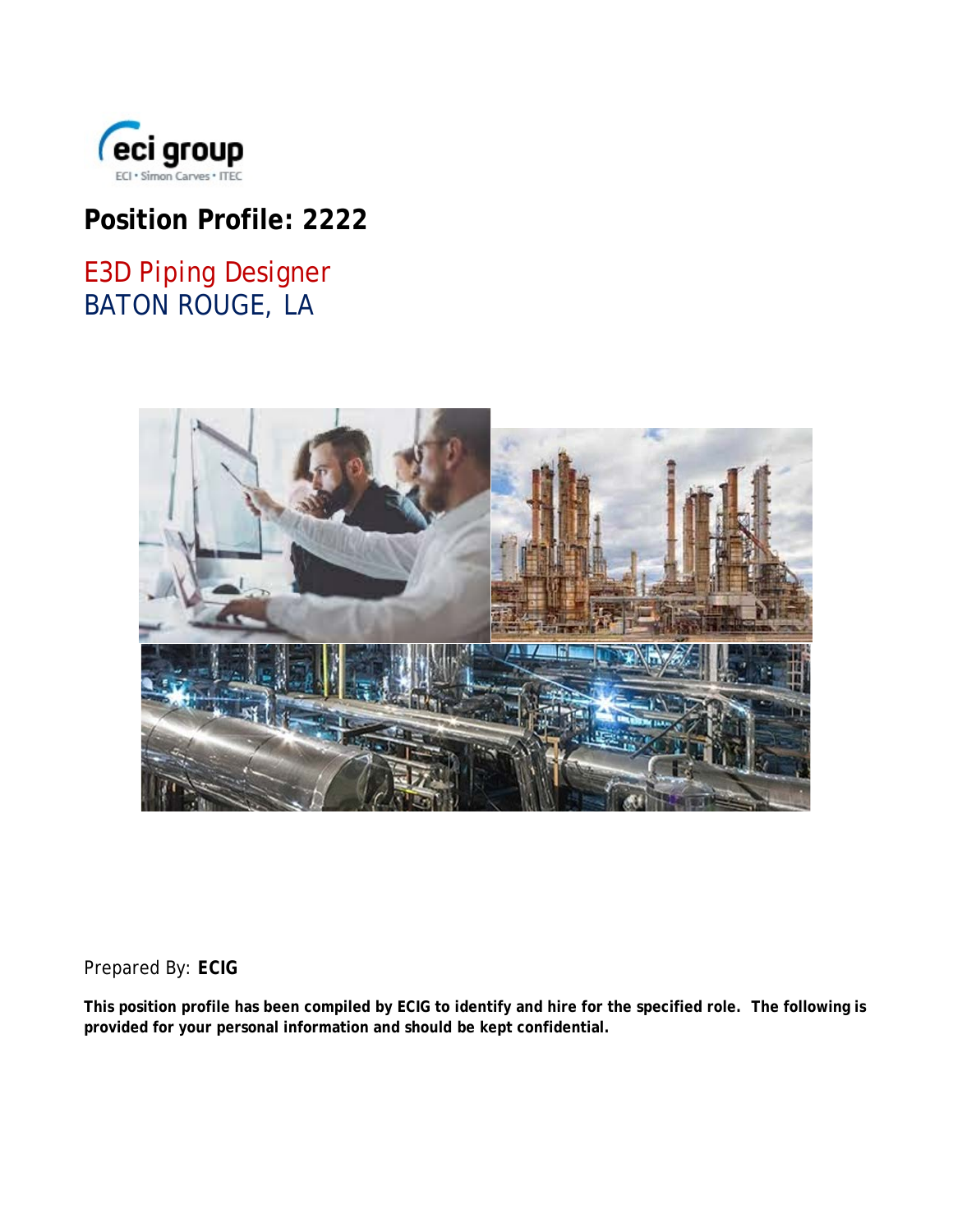

# **E3D PIPING DESIGNER [2222]**

The world's leading specialist engineering contractor for low-density polyethylene (LDPE) and ethylene vinyl acetate (EVA) projects has an immediate a need for a **E3D Piping Designer** in the corporate headquarters in Baton Rouge.

#### **COMPANY INFORMATION: [WEBSITE** <https://ecigrouponline.com/engineering-services/> ]

Founded in 1977 ECI Group Inc. [ECIG] provides world-class engineering solutions to clients around the world, with have a long history of designing and developing industrial facilities and process plants for the production of fuels, chemicals and polymers. With core technical skills focused around the development and design of a range of processes, we continually embrace new technologies and innovative project methodologies which have contributed to our success in this field. Our full-service offering covers all Engineering discipline including Process, Mechanical (Machinery/Vessels), Piping and Pipe Stressing, Plant Layout, Electrical, Control & Instrumentation, and Civil & Structural. Our engineering services expertise includes:

- $\triangleright$  Concept Development feasibility, cost estimates, front end design, basic engineering
- Detailed Design hazard studies, FEA, DCS/SIS, flare systems, as-built drawings
- Owner's Engineer Project Management, contractor evaluation, due diligence, technical reviews
- Safety Critical Engineering SIL/LOPA, relief systems, HAZOP chair, thermal and vibrational stress analysis, design for high pressure / toxic / corrosive service

#### **BENEFITS AND FEATURES**

- $\checkmark$  Full Benefits Package health, dental, vision insurance.
- $\checkmark$  Company paid short & long-term disability and life insurance
- $\checkmark$  Flexible Spending Plans, Education Reimbursement, Dependent Care Spending Plan
- $\checkmark$  401K Retirement Plan
- $\checkmark$  Hybrid Work Schedule Options

## **YOUR ROLE WITH THE COMPANY:**

- Piping Design support for Plants and Facilities.
- Able to create various types of Piping drawings used to compile an error free design package using ACAD software.
- Prepare revisions to technical drawings to reflect engineering mark-ups or as-built conditions as directed by Senior Designers.
- Willing to do on-site field work and create field sketches under direction of a Designer.
- Prepare Piping and Layout project deliverables

## **COMMUNITY INFORMATION:**

 $\checkmark$  Baton Rouge is the 2<sup>nd</sup> largest metropolitan area in Louisiana and is a hub for major industrial, petrochemical, medical, research and motion picture and growing technology center of the American South.

**ECI GROUP**

**FOR MORE INFORMATION CONTACT:** *Kathryn "Kate" Wilhelm, PE Director of Global Recruitment 985 264 6709* kwilhelm@ecigrouponline.com